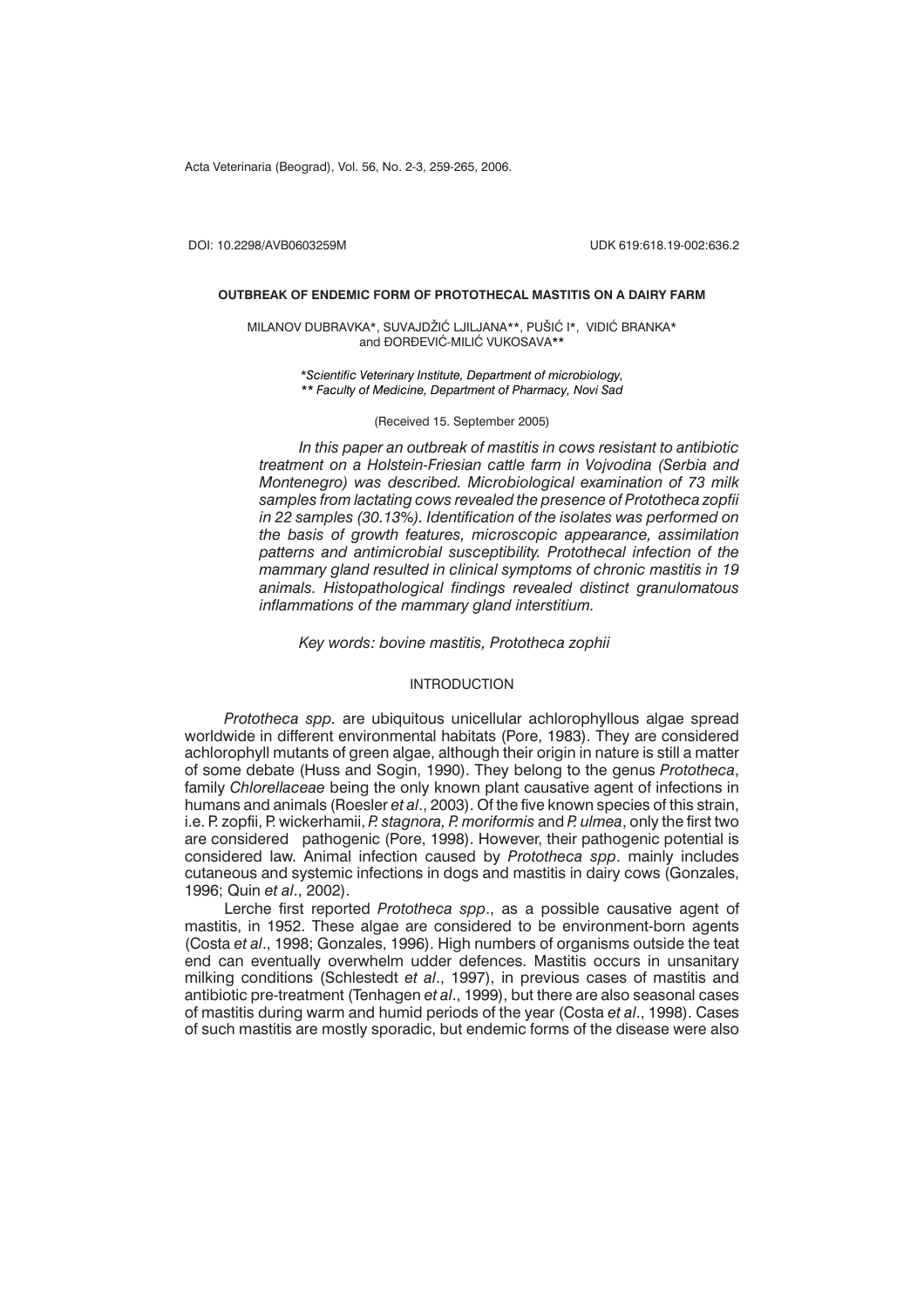reported (Costa *et al*., 1996; Janosi, 2001b). The *P. zopfii* infection usually results in a chronic subclinical, or mild clinical, inflammatory process in the udder, and is followed by a dramatic loss in milk production and a permanent increase in somatic cell count (Janosi, 2001a). Histological lesions were characterized by interstitial infiltrates of macrophages, plasma cells and lymphocytes; algae were seen in the alveolar lumen and interstitium, as well as in macrophages and neutrophils (Jensen *et al*., 1998; Corbellini *et al*., 2001). Prototheca organisms use to persist in the tissue of the mammary gland also during the dry period and antimicrobial treatment proves to be ineffective (Schlensted *et al*., 1997). Spontaneous cures of Protothecal mastitis have not been reported.

In Europe protothecal mastitis was reported in Denmark (Aalbaek *et al*., 1998), Germany (Schlenstedt *et al*., 1997), Hungary (Janosi *et al*., 2001a), Belgium (Swinne *et al*., 2002), Spain (Abarca *et al*., 2001) and Poland (Malinowski *et al*., 2002). In this work a case of chronic protethecal mastitis on a farm in Vojvodina is described. This is the first reported case in Serbia and Montenegro.

### MATERIAL AND METHODS

## *Cattle farm*

The investigation was carried out on a farm with a closed housing system, situated in the part of Vojvodina characterized by continental climate. A total of 102 diary Holstein-Friesian cows were investigated, 73 of which were in lactation and 29 were dried off. Milking was performed under the standard regimen, twice a day, with an average milk yield of 5700 liters. Udder papillae were disinfected before and after milking using chloride based solutions. Most of the year the cows were held in corals, but during the winter animals were tied in a stall barn. They were fed silage, dry beet pulp, brewer's grain containing 16% protein and green crop.

In the past few years the farm experienced significant economic losses due to culling of cows with chronic granulomatous mastitis resistant to antibiotic treatment. In the period 2002-2004 some 2320 intramammary injectors were spent for mastitis therapy, and 92 cows were eliminated from the herd. According to anamnestic records, the majority of animals had painful episodes of acute mastitis, followed by udder swelling and watery milk secretion with flakes, but without systemic symptoms of infection. The inflammatory process was mostly present in two quarters (rarely three or all four). In the course of the disease, the quarters became enlarged, painless and hard, with a slight drop in milk yield.

### *Milk samples*

Milk samples from 73 lactating cows were collected aseptically in sterile sampling tubes. Milk was sent to the Laboratory for Clinical Bacteriology at the Scientific Veterinary Institute in Novi Sad. Inoculation was performed within 2 hours.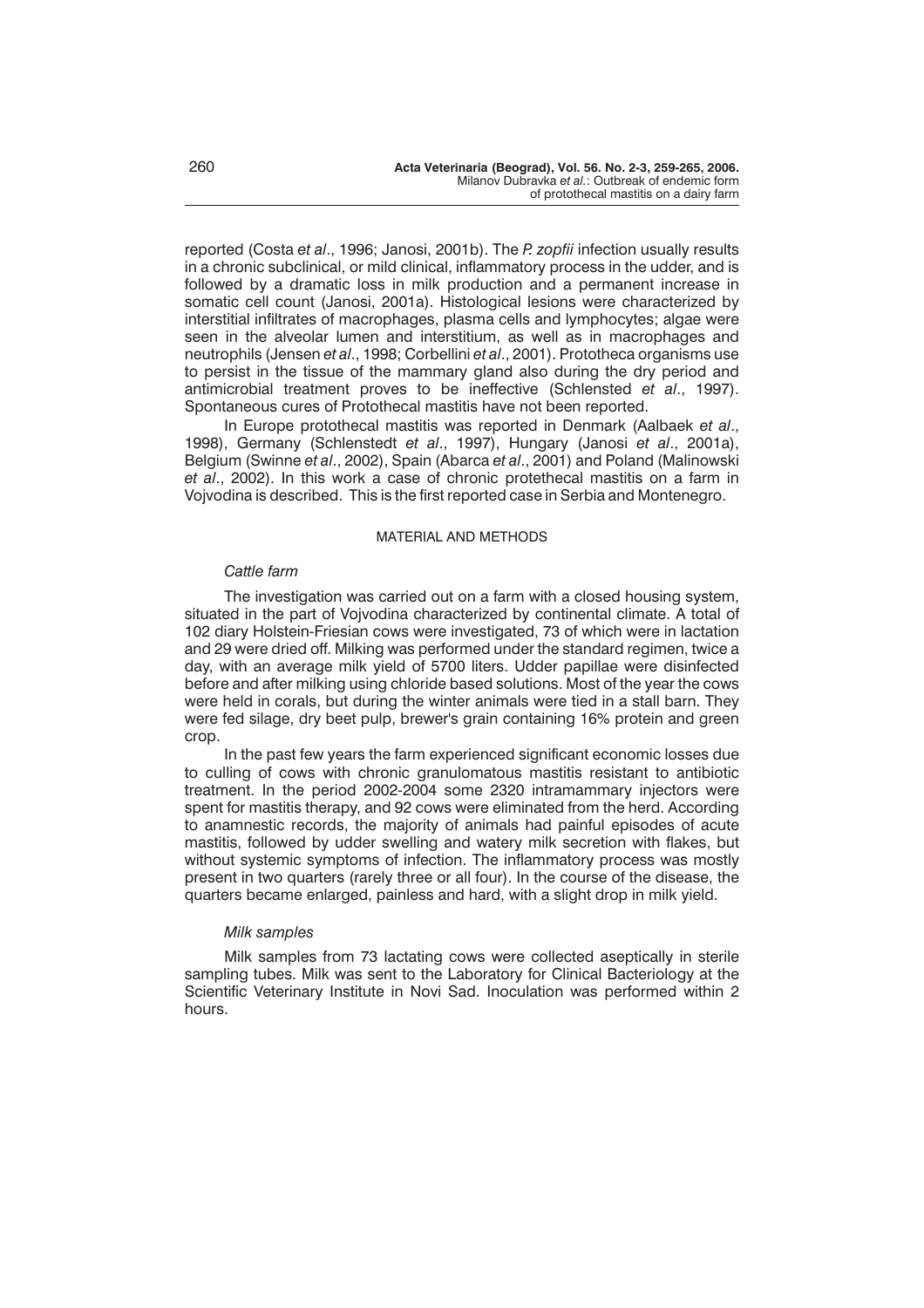### *Microbiological examination*

Aliquots of 0.1 mL milk were streaked onto blood agar (with 8% sheep blood), MacConkey agar and Sabouraud dextrose agar plates ("Torlak", Belgrade, Serbia and Montenegro). Streaked plates were incubated under aerobic conditions for three days as following: blood and MacConkey agar at 37°C, and Sabouraud dextrose agar at 27°C. The microbial growth was monitored daily.

Of the colonies grown on Sabouraud dextrose agar after 48 hours of incubation, microscopic smears were made, which were Gram and methyleneblue stained. The preparations were examined using light microscopy with immersion (100x).

Assimilation patterns of the isolates were examined using API20C AUX (Bio Merieux, Marcy IEtoile-France). Antimicrobial susceptibility was tested by disk diffusion method on Müeller-Hinton's agar ("Torlak", Belgrade, Serbia and Montenegro) to the following agents: nystatin (100 i.u.), amphotericin B (10  $\mu$ g), polymyxin B (300 i.u.), penicillin (10  $\mu$ g), streptomycin (30  $\mu$ g), amoxicillin (25  $\mu$ g), ceftriakson (30  $\mu$ g), tetracycline (30  $\mu$ g), kanamycin (30  $\mu$ g), enrofloxacin (5  $\mu$ g), linkomycin (10  $\mu$ g), novobiocin (30  $\mu$ g), neomycin (10  $\mu$ g), gentamicin (30  $\mu$ g).

The sample of changed tissue from the mammary gland was fixed in 10% formaldehyde solution. Using standard technique, tissues were paraffin embedded and sectioned at 5  $\mu$ m. The tissues were stained with haematoxylineosin (HE) for pathohystologic examination.

#### **RESULTS**

Out of 73 milk samples, only in 6 samples bacteria implicated in the etiology of mastitis were isolated: *Streptococcus uberis* (2 samples), *Arcanobacterium pyogenes* (1 sample) and coagulase negative *Staphylococcus sp.* (3 samples). Yeast-like microorganisms were isolated in pure culture in 22 milk samples (33.13%). After 48 hours of incubation distinct colonies were observed in all used media. On Sabouraud dextrose agar, colonies were white, 1-3 mm in diameter, round, irregular margined and with a granular surface when observed with a microscope (magnification 10x) (Fig. 1). The colonies grown on blood agar were small, gray-whitish in color, rounded rough and opaque. On MacConkey agar distinctly small, lactose-negative colonies were formed. Subcultures of the isolates were made on all media used, and colonies were visible 24 hours after incubation at  $27^{\circ}$ C and  $37^{\circ}$ C.

Microscopy of the methylene-blue stained smear revealed oval formations, different in diameter, in which numerous vacuoles could be seen. Larger formations ( $>10 \mu$ m) have formed intensively stained endospores (Fig. 2). Their shape reminds of a rosette or a morula. In Gram stained preparations empty sporangia were stained Gram negative, while spores were Gram positive (Fig. 3).

The isolates assimilated glucose and glycerol, did not utilize arabinose, xylose, galactose, sorbitol, celobiose, lactose, maltose, saccharose, trechalose and raffinose. All the isolates were sensitive to nystatin and amphotericin B,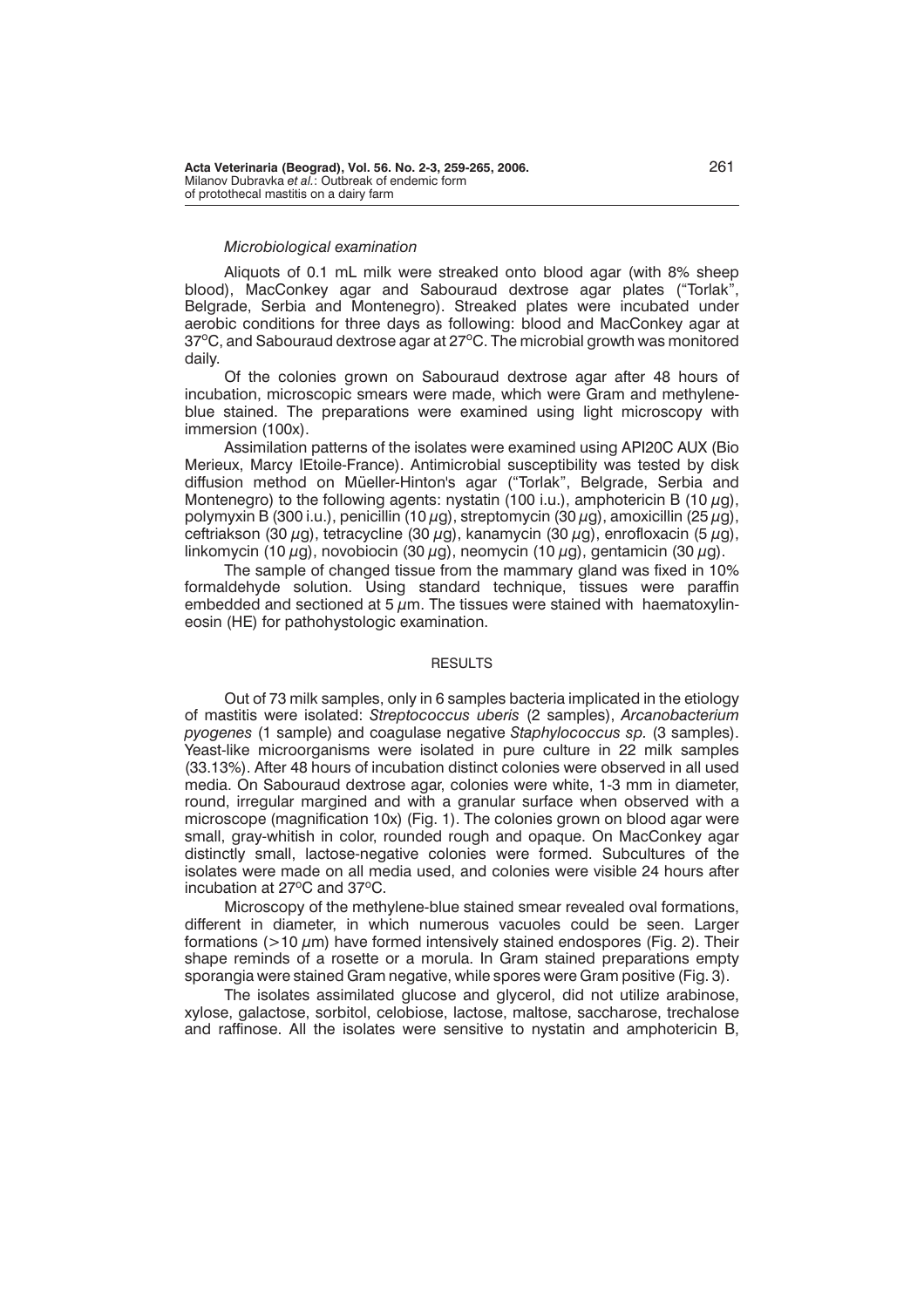intermediate sensitive on polymyxin B, gentamicin and neomycin, but were resistant to kanamycin, enrofloxacin, ceftriakson, streptomycin, amoxycillin, tetracycline, penicillin, lincomycin and novobiocin. Histological examination of mammary gland tissue revealed granulomatous interstitial mastitis associated with cell proliferation of macrophages, plasma cells and lymphocytes (Fig. 4).





Figure 1. Colonies of *Prototheca zopfii* grow on Sabouraud dextrose agar for 48h at 37oC, light microscopy, (10x)



Figure 3. Gram stained, 48 hours culture Figure 4. Granulomatous interstitial mastitis *Prototheca zopfii*, (100x)

Figure 2. Methylene – blue stained smears, 48 hours culture *Prototheca zopfii*, (100x)



associated with cell proliferation of macrophages, plasma cells and lymphocytes (20x)

# **DISCUSSION**

Yeast-like micro-organisms were isolated in 22 milk samples (30.13%). Nineteen samples originated from animals with clinical mastitis and three samples from cows with sub-clinical mastitis. All clinically manifest forms of mastitis were characterized by substantial enlargement, painlessness and hard consistency of the infected udder quarter. Identification of *Prototheca zopfii* was based upon its morphology and microscopic appearance, assimilation patterns and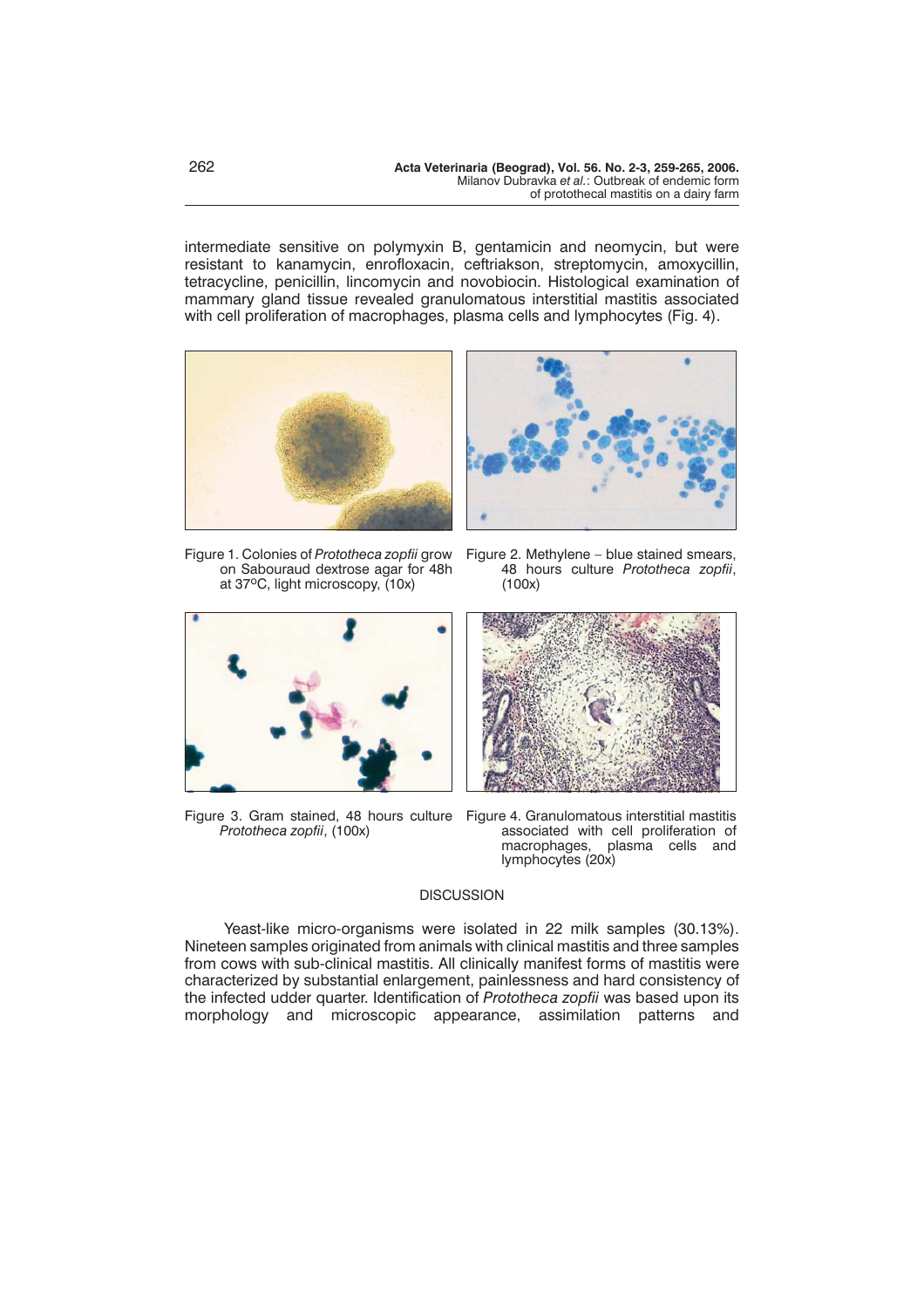antimicrobial susceptibility. In primary isolation visible colonies were formed after 48 hours, and in subculture after 24 hours. This is described as a growth characteristic (DiPersio, 2001). If media inhibitory to normal flora are not used, slower-growing colonies of protothecae may be overgrown by bacteria (DiPersio, 2001) or they may be overlooked in routine diagnosis, especially if the quality of sampling routines is restricted (Tenhagen *et al*., 1999). The most abundant growth was oberved on Sabouraud dextrose agar, and the colonies were large, different in diameter, rough and whitish in color. These growth characteristics may mislead the diagnosis and confuse them with yeasts, hence microscopy of the isolates is necessary. The colonies are pasty, and they can be readily picked off the agar and easily suspended in saline.

In the API 20C AUX test isolates assimilated only glucose and glycerol. This is reported as one of the characteristics of biotype II *Protothecae zopfii* which is commonly isolated in bovine mastitis and human enteropathia (Roesler *et al*., 2003). Susceptibility to nystatin, amphothericin B., polymyxin B, gentamicin and neomycin corresponds with the literature data (McDonald *et al*., 1984; Malinowski *et al*., 2002).

Pathohystological examination revealed large, partly merged granulomas with central necrosis, like small granuloma. Around the necrotic zone epitheloid and gigant Langhans' type cells were observed. However, the periphery of the epithelial cells there was a thick lymphocyte infiltrate. Granulomatous inflammation was typical tissue response on protothecal infection (Cheville *et al*., 1984; Costa *et al*., 1996; Jensen *et al*., 1998). The organism was not detectable in hematoxiline-eozine stained tissue preparations, since it is hematoxylinophilic. For their visualization staining with *periodic acid-Schiff* (PAS) or *Gomori methenamine silver* strain is recommended (DiPersio, 2001).

Data obtained from the dairy farm where mastitis was diagnosed indicated numerous predisponing factors for occurrence of protothecal mastitis. For example, at this particular farm mastitis occurs in spring and summer, i.e. in the warm periods of the year with a lot of rain, making a favourable environment for growth of *Prototheca spp* (Costa *et al*., 1998). In the majority of infected animals clinical manifestation of mastitis was noticed at the beginning of the lactation period, when there is an inclination to protothecal mastitis due to energetic imbalance. A similar case was described by Janosi *et al*. (2001b). Anamnestic records on cows with chronic mastitis reported on a previous long-term antibiotic treatment, which is an important risk factor for the onset of protothecal mastitis (Tenhagen *et al*., 1999).

*Prototheca spp.* can be transmitted from cow to cow during milking (Anderson and Walker, 1988). In this farm the infected animals were not left to be the last in the milking process, so it is likely that their milk was a source of infection to other animals. It was also noticed that prototheca-positive animals occurred in "waves", i.e. the organism was spreading among animals that were close to each other.

Based upon the presented data we are of the opinion that by isolating *P. zopfii* we proved its aetiologic importance and pointed out the endemic character of mastitis on this farm. We believe that inappropriate farming conditions, poor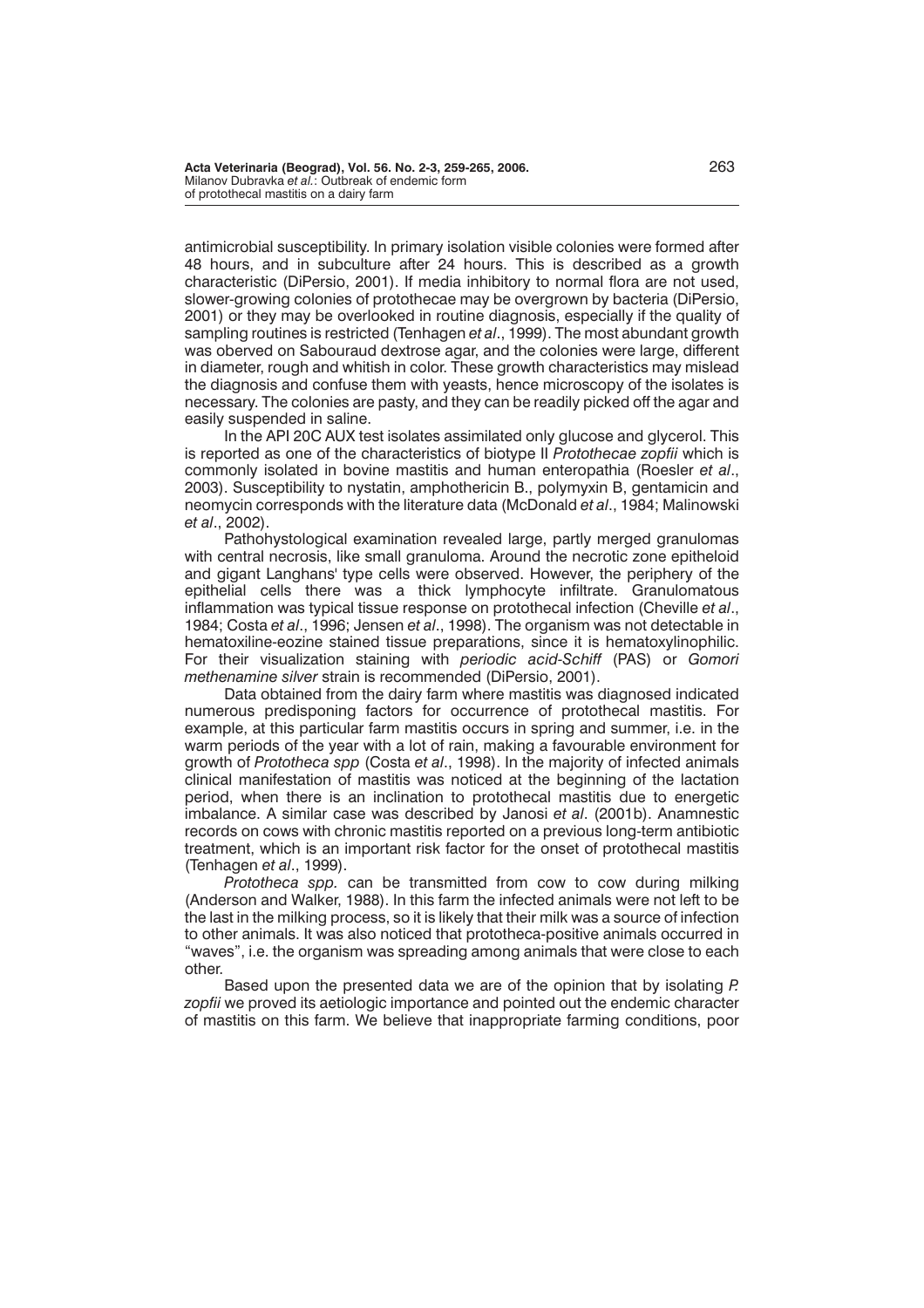hygiene and prolonged antibiotic therapy contributed to this situation. We also think that more attention should be given to diagnosis of *Prototheca spp.* in routine practice, especially in cases of sub-clinical and clinical mastitis that are resistant to antibiotic treatment.

Address for correspondence: Mr Dubravka Milanov Department of microbiology Scientific Veterinary Institute Rumenački put 20, 21000 Novi Sad Serbia and Montenegro e-mail: beba@niv.ns.ac.yu

#### **REFERENCES**

- 1. *Aalbaek B, Jensen HE, Huda A*, 1998, Identification of *Prototheca* from bovine mastitis in Denmark, *APMIS*, 106, 4, 483-8.
- 2. *Abarca ML, Ruano L, Torr E, Cabanes FJ*, 2001, Subclinical bovine mastitis by *Prototheca zopfii* in Spain, *J Mycol Med*, 11, 159-60.
- 3. *Anderson KL, Walker RL,* 1988, Sources of *Prototheca spp*. in dairy herd environment, *JAVMA*, 193, 553-6.
- 4. *Cheville NF, McDonald J, Richard J,* 1984, Ultrastructure of *Prototheca zopfii* in bovine granulomatous mastitis, *Vet Pathol*, 21, 3, 341-8.
- 5. *Corbellini LG, Driemeler D, Cruz C, Dias MM, Ferreiro L,* 2001, Bovine Mastitis due to Prototheca zopfii: Clinical, Epidemiological and Pathological Aspects in a Brazillian Dairy Herd, *Tropical Animal Health and Production*, 33, 463-70
- 6. *Costa EO, Carciofi AC, Melville PA, Prada MS, Schalch U*, 1996, *Prototheca sp.* outbreak of bovine matitis, Zentralbl Veterinarmed [B], 43, 6, 321-4.
- 7. *Costa EO, Ribeiro AR, Watanabe ET, Melville PA,* 1998, Infectious bovine mastitis caused by environmental organisms, Zentralbl Veterinarmed [B] 45, 67-71.
- 8. *Gonzales RN,* 1996, Prototheca, yeast, and Bacillus as a Cause of Mastitis. Proc.35th Annual Meeting of National Mastitis Council, Nashville, Tennessee. 82-9.
- 9. *DiPersio JR,* 2001, Prototheca and Protothecosis, *Clin Microbiol Newslett*, 23, 15, 115-20.
- 10. *Huss VAR, Sogin ML,* 1990, Phylogenetic position of some *Chlorella* species within the Chlorococcales based upon complete small-subunit ribosomal RNA sequences, *J Mol Evol,* 31, 432-42.
- 11. *Janosi S, Szigeti G, Rátz F, Lauko T, Kerenyi J, Tenk M et al.,* 2001a, *Prototheca zopfii* mastitis in dairy herds under continental climatic conditions, *Vet. Q*, 23, 2, 80-3.
- 12. *Janosi S, Ratz F, Szigeti G, Kulcsar M, Kerenyi J, Lauko T et al.,* 2001b, Review of the microbiological, pathological, and clinical aspects of bovine mastitis caused by the alga *Prototheca zopfii*, *Vet Q*, 23, 2, 58-61.
- 13. *Jensen HE, Aalbaek B, Bloch B, Huda A,* 1998, Bovine mammary protothecosis due to *Prototheca zopfii*, *Med Mycol,* 36, 2, 89-95.
- 14. *Malinowski E, Lassa H, Klossowska Ana*, 2002, Isolation of *Prototheca zopfii* from inflamed secretion of udders, *Bull Vet Inst Pulawy*, 46, 295-9.
- 15. *McDonald JS, Richard JL, Anderson AJ,* 1984, Antimicrobial susceptibility of *Prototheca zopfii* isolated from bovine intramammary infections, *Am J Vet Res* 45, 1079-80.
- 16. *Pore RS, Barnet EA, Barnes Jr WC, Walker JD,* 1983, Prototheca ecology, *Mycopathol*, 81, 49-62.
- 17. *Pore RS,* 1998, Prototheca, In C.P. Kurtzman and J.W.Fell (ed.), The yeast, a taxonomic study, 4th ed. Elsevier, New York, 883-7.